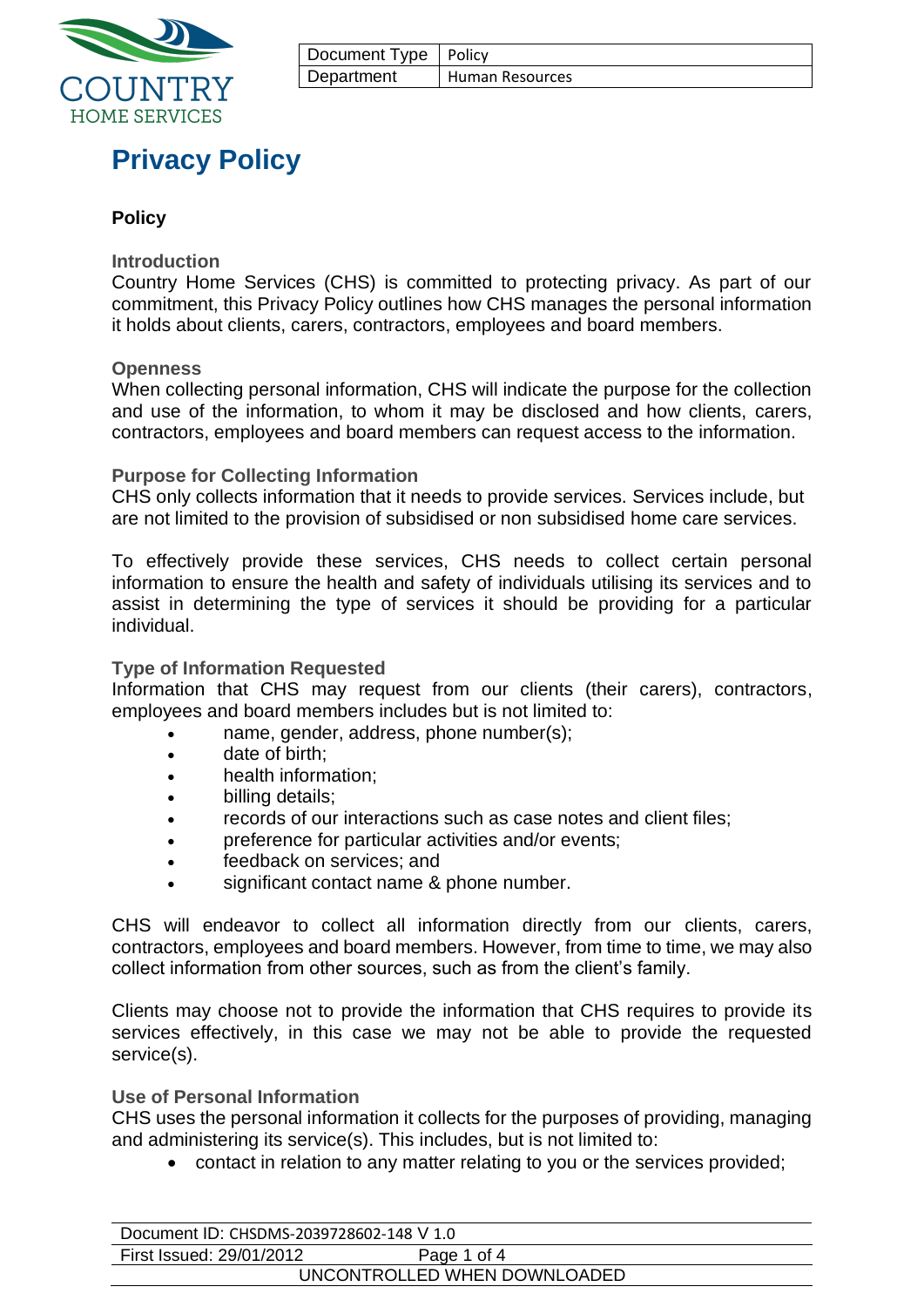| Document Type   Policy |                 |
|------------------------|-----------------|
| Department             | Human Resources |



- scheduling and booking services;
- identifying health risk factors for individuals;
- quality assurance and client satisfaction;
- marketing, research and statistical analysis:
- practicing effective risk management;
- complying with relevant laws and regulations;
- resolving complaints; and
- fulfilling marketing promotions.

# **Disclosure of personal information**

To be able to effectively provide our service(s), CHS may disclose information to others. In order to provide, manage and administer our services and to operate an efficient and sustainable business, CHS may also disclose information to third parties which may include (but are not limited to) the following:

- contractors or service providers engaged by us;
- any persons acting on our behalf, including professional advisors;
- government and regulatory bodies (e.g. the Department of Social Services);
- where disclosure is permitted or required by law; and
- when another organisation helps us process transactions, store data, access data or provide services in order for them to perform their role.

Where we engage contractors, service providers or others to act on our behalf, CHS will take reasonable steps to protect the privacy of all information disclosed and requires such parties to comply with any relevant privacy laws. Our clients, carers, contractors, employees and board members have the right to ask these organisations or contractors for access to information they hold about them.

# **Marketing**

If our clients, carers or contractors do not wish to receive marketing material or newsletters from us, they can contact us at any time to let us know. Our contact details are at the end of this policy.

If a client, carer or contractor requests not to receive marketing material/newsletters, please note that we will still contact our client in relation to our on-going relationship. For example, we will still send any accounts, statements and notices that are relevant to the services purchased from us.

# **Data Quality**

CHS will take reasonable steps to ensure that personal information it collects, uses and discloses is accurate, correct and up to date. It does so via its own internal quality system and auditing procedures.

If our client, carer, contractor, employee or board member believes any personal information that we hold is incorrect, incomplete or out-of-date, please contact us. We will respond to a request within a reasonable period and will take appropriate steps to amend personal records.

| Document ID: CHSDMS-2039728602-148 V 1.0 |             |  |
|------------------------------------------|-------------|--|
| First Issued: 29/01/2012                 | Page 2 of 4 |  |
| UNCONTROLLED WHEN DOWNLOADED             |             |  |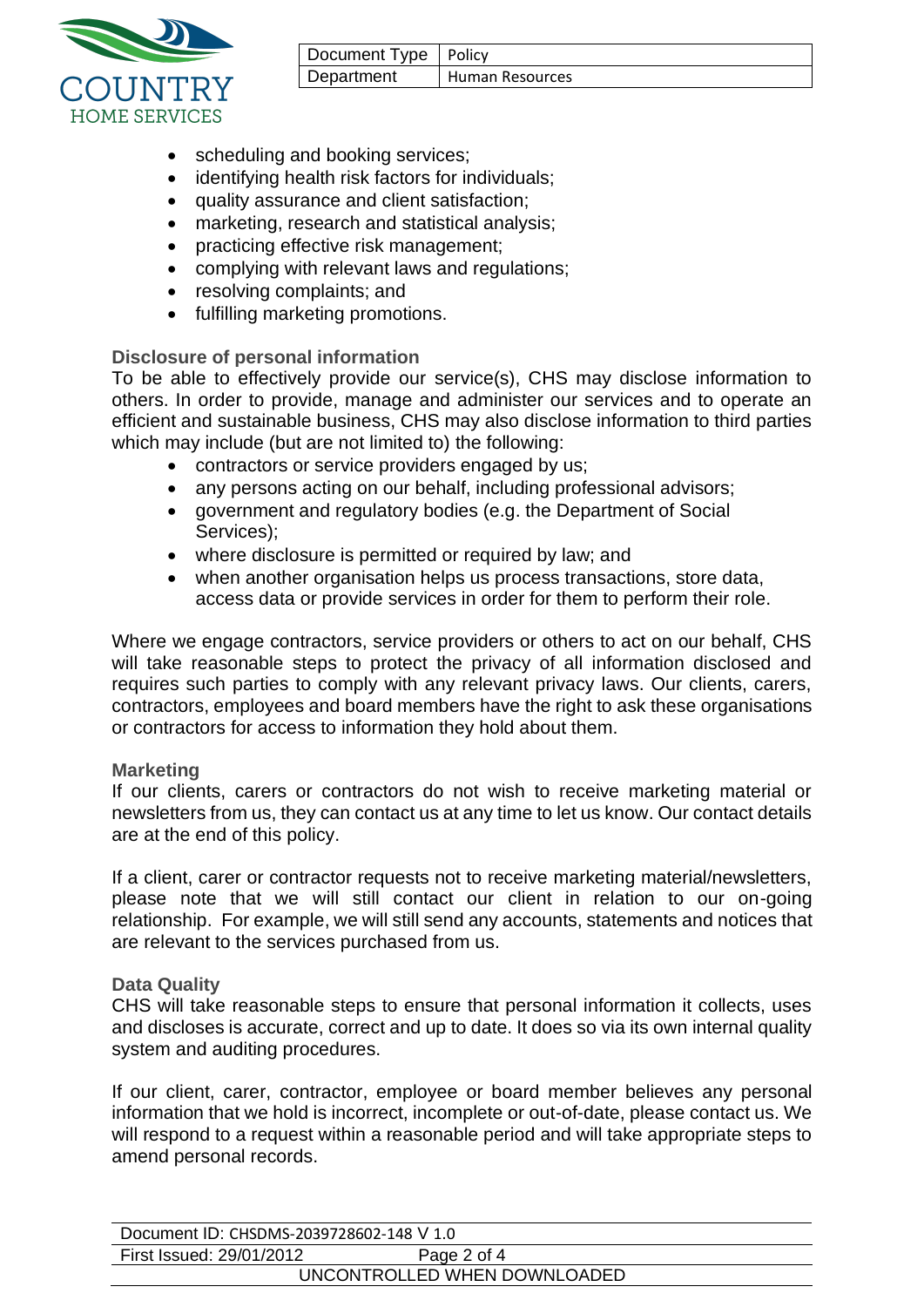| Document Type   Policy |                 |
|------------------------|-----------------|
| Department             | Human Resources |



# **Personal Information Storage and Security**

CHS holds personal information in a combination of secure electronic and hard copy formats. The information we hold is stored within Australia. We take all reasonable steps to ensure that any personal information held by us is protected from misuse, loss and unauthorised, modification or disclosure. Such steps include, but are not limited to:

- secure physical storage of documents:
- premises security measures;
- network and communications security measures; and
- quality system procedures.

CHS will keep information for as long as it is required to provide the intended service(s) or to meet legal and regulatory requirements. CHS will take reasonable steps to permanently de-identify or securely destroy personal information that we no longer require for any purpose except in limited permitted circumstances.

CHS will comply with mandatory data breach notification requirements, meeting its obligation to notify individuals whose personal information is involved in a data breach, that is likely to result in serious harm.

### **Accessing your personal information**

Our clients, carers, contractors, employees and board members have a right to reasonable access to any personal information that CHS holds. To request access to personal information, please contact us (our contact details are outlined below). At the time of making such a request, we may ask that relevant forms be completed. We reserve the right to charge for providing access to certain information, as permitted by law and this information will be provided at the time of making the request. We will always endeavor to meet a request for access within a reasonable timeframe.

However, in some circumstances we may decline a request for access to information, such as, where we no longer hold the information, or where denying access is permitted or required by law. If we are unable to give access to the information requested, we will provide written reasons for this decision when we respond to the request. For any concerns about the refusal, please contact us for further information.

### **Correcting personal information**

To enable us to provide the best possible service, it is important that the information we hold about our clients, carers, contractors, employees or board members is accurate. We will take reasonable steps to ensure personal information is accurate, complete and up-to-date at the time of collecting, using or disclosing it.

If our client, carer, contractor, employee or board member believes any personal information we hold is inaccurate, incomplete or out-of-date, this should be drawn to our attention. We will respond to a request to correct information within a reasonable period and take appropriate steps to amend the record.

**Privacy online** Online data collection and use

| Document ID: CHSDMS-2039728602-148 V 1.0 |             |  |
|------------------------------------------|-------------|--|
| First Issued: 29/01/2012                 | Page 3 of 4 |  |
| UNCONTROLLED WHEN DOWNLOADED             |             |  |